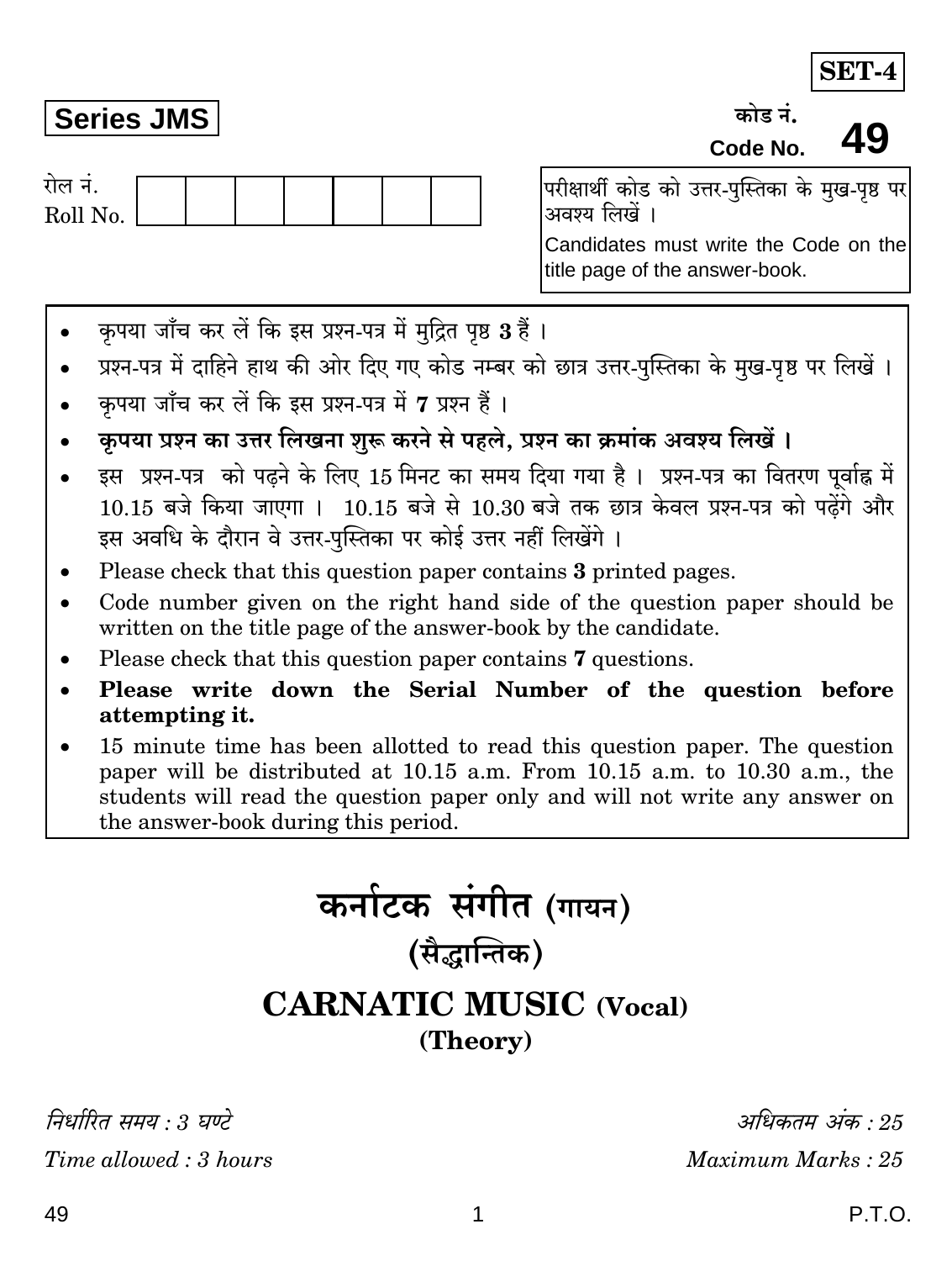## मामान्य निर्देश :

- प्रश्न सं. 1 और 2 अनिवार्य हैं ।  $(i)$
- प्रश्न सं. 3 से 7 तक किन्हीं **तीन** प्रश्नों के उत्तर दीजिए ।  $(ii)$
- सभी प्रश्नों के अंक समान हैं ।  $(iii)$

## **General Instructions:**

- Questions no. 1 and 2 are compulsory.  $(i)$
- $(ii)$ Answer any **three** questions from questions no. 3 to 7.
- All questions carry equal marks.  $(iii)$
- किसी आदि ताल वर्णम के पूर्वंग भाग को स्वरलिपि में दीजिए। 1.  $\overline{5}$ Give in notation the Purvanga part of any Adi Tala Varnam.
- निम्नलिखित में से किन्हीं *दो* रागों के लक्षण लिखिए:  $2.$ 
	- (क) भैरवी
	- (ख) कीरवाणी
	- (ग) काम्बोजी
	- (घ) शृद्ध सावेरी

Write the lakshanas of any **two** ragas from the following:

- $(a)$ Bhairavi
- Keeravani (b)
- $\epsilon$ Kambhoji
- Suddha Saveri (d)
- $72$  मेलकर्ता पद्धति के निर्माण का वर्णन कीजिए । 3.

Describe the formation of 72 melakarta scheme.

कर्नाटक संगीत में कितने प्रकार के वर्णम प्रचलित हैं ? वर्णम के किसी एक प्रकार को  $\overline{4}$ . उदाहरणों सहित सविस्तार स्पष्ट कीजिए ।

How many types of Varnams are there in Carnatic Music? Explain any one variety of Varnam in detail, with examples.

 $\overline{2}$ 

 $2\frac{1}{2}+2\frac{1}{2}=5$ 

5

 $\overline{5}$